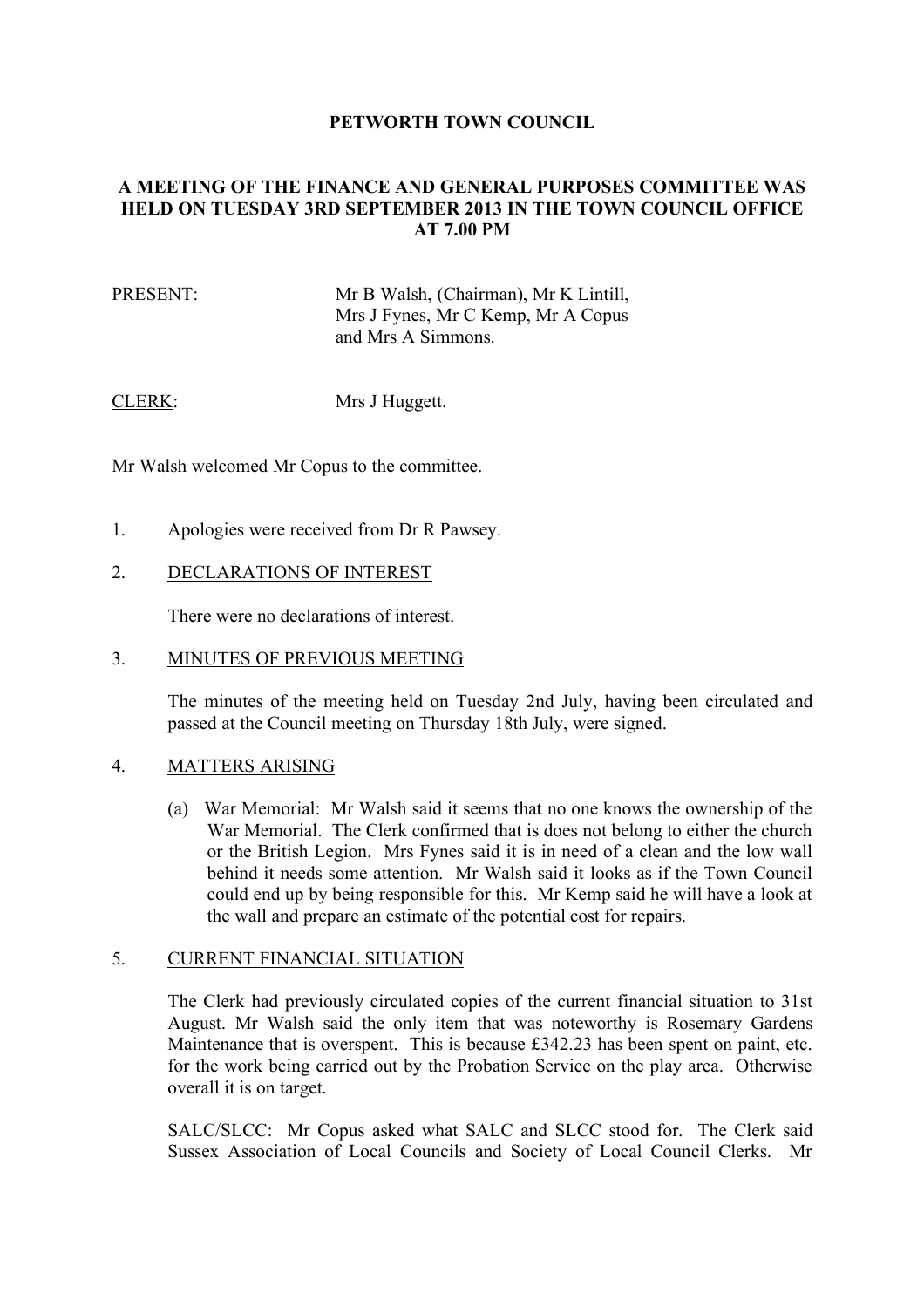Walsh said this year's subscription was paid from last year's accounts so there will be a saving.

Water Meter: Mr Kemp asked if with the installation of the water meter there has been a saving. The Clerk said the account is 48p in credit.

Petworth Pages: Mr Copus asked why Petworth Pages is shown separately from the main account. The Clerk said this is because no budget is set, the Council just collect the money from advertisements and pay for the printing, etc. so it is not part of the accounts. Mr Copus considered that in this case it shouldn't be shown at all. Mrs Fynes said it is a self-supporting enterprise, she collects all the advertising and with the help of her son the magazine is put together. It is impossible with some advertisers paying a year in advance, others paying for one or two editions, and then there are always some late payers, to say if each magazine makes a profit. However, on past figures produced by the Clerk each year has ended in the black.

| Brought Forward 31.08.13 | Current | 590.74    |           |
|--------------------------|---------|-----------|-----------|
|                          | Deposit | 30,992.10 | 31,582.84 |

#### 6. GRANTS

Mr Walsh said a request has been received from the United Reformed Church for a grant of £368.40 to provide a hot water tap and associated plumbing to the sink. This will do away with the need for a separate gas water heater which has not been working for some time. This was agreed.

## 7. ESTIMATES FOR WET POUR SURFACE IN ROSEMARY GARDENS

The three estimates received for the wet pour resurfacing had previously been circulated. Mr Copus said the Open Spaces committee had recommended that the estimate from Playsafe Playgrounds, although not the cheapest, be accepted. During the discussion that followed Mr Kemp said it is impossible to decide on a company from these estimates as they are all working to a different specification. He said he will take a look at the play area at the week-end and produce a new specification which the Clerk can then send to the three companies. Mr Walsh thanked him very much for volunteering to undertake this work.

# 8. ASSISTANT CLERK - UPDATE

Mr Walsh said they had been unable to make an appointment as the best qualified candidate had withdrawn. As Mr Lintill, the Chairman, was away on holiday in late August he had asked Mr Walsh to liaise with Mr Fox, Mr Chandler and Mr Kemp. This he had done and it had been agreed to re-advertise. This will be in the papers on Thursday 5th and 12th with a closing date of 24th September. At the next Council meeting he will be asking Councillors to agree that the interview panel are authorised to make the appointment.

## 9. WEBSITE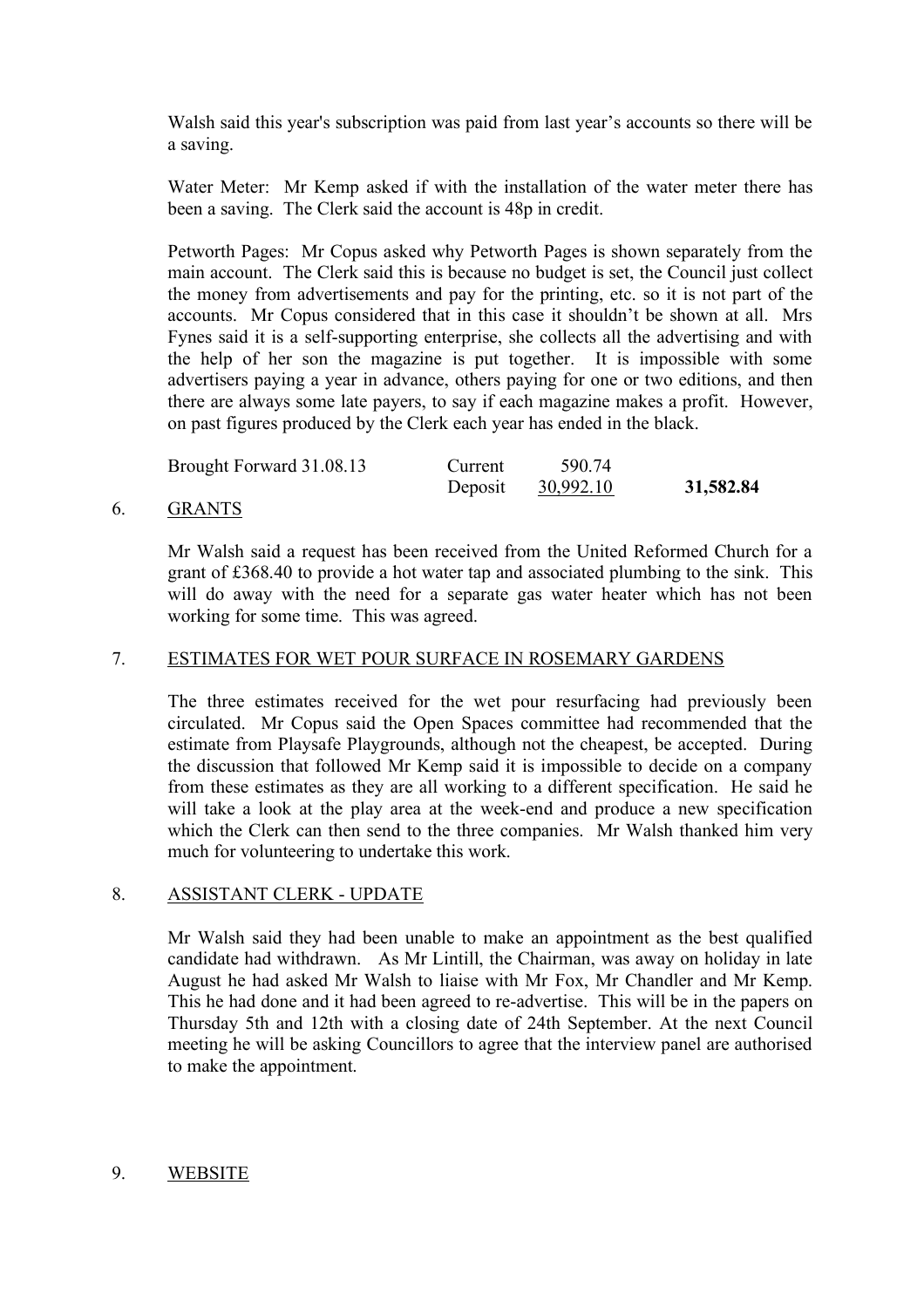Mr Walsh read out an e-mail he had received from Dr Pawsey.

'Website: It is progressing and I have received the first draft of it which looks good. The photo I'm proposing to use - panorama - should be OK to use. It is copyright John Pawsey, and I've received advice from the website designers that there would be no legal potential issues if taken from a public place (I think the church tower fits this - but it may be as well to check) and there are no people in it - which is the case. Next step is to upload all the information the website now needs, and for which I am compiling a detailed list.'

Following on from this Mr Walsh said one of the candidates had, during her interview, mentioned that she set up and was managing a website hosted by Spanglefish.co.uk. This is free although there is a Gold version which costs £24.95 a year. He had been on to the website which is aimed at parish and town councils, and considered it is worth while looking at it in more detail. Dr Pawsey had said she would not be managing the website and, after a discussion, it was agreed that a clause be added to the Assistant Clerk's Job Description as follows:

'To assist in the development, management and maintenance of the Town Council website<sup>'</sup>

The Clerk to ask Dr Pawsey to contact Mr Walsh when she came home.

#### 10. TO CONSIDER OTHER ITEMS AT THE CHAIRMAN'S DISCRETION

HSBC Bank: Mr Walsh said as everyone will know the HSBC bank is closing its branch in Petworth on 5th October. The Clerk pays in large sums of money from Petworth Pages advertisements and allotment rents, the latter often in cash. It is not feasible to expect her to drive to Chichester or Storrington and he would like this committee's agreement that the accounts be transferred to Nat West. This was agreed and Mr Walsh will put it to full Council for ratification.

#### 11. ACCOUNTS PAID 1ST JULY TO 31ST AUGUST 2013

| Mr J Bridle               | 459.50 | Hanging Baskets - Watering             |
|---------------------------|--------|----------------------------------------|
| WSL                       | 899.00 | Petworth Pages - Printing              |
| Time Talk                 | 16.28  | Office Phone - Jul                     |
| Southern Electric         | 268.23 | <b>Street Lighting</b>                 |
| Playsafe Playgrounds      | 494.40 | Rosemary Gardens - Repairs to Wet Pour |
| <b>WSCC</b>               | 853.84 | Signs at the Well diggers              |
| <b>Leconfield Estates</b> | 55.59  | Allotments - Water                     |
| Mrs J Fynes               | 83.20  | Plaque                                 |
| Leconfield Hall           | 491.96 | Grants                                 |
| Cash                      | 120.00 | Petworth Pages - Delivery              |
| Mrs J Fynes               | 24.15  | Petworth Pages - Expenses              |
| Mr N Fynes                | 44.80  | Petworth Pages - Expenses              |
| Parkfield Retail          | 89.35  | Rosemary Gdens Maint/Hanging Baskets   |
| Southern Water            | 60.37  | Allotments - Water                     |
| <b>Inland Revenue</b>     | 507.46 | PAYE - Apr/May/Jun                     |